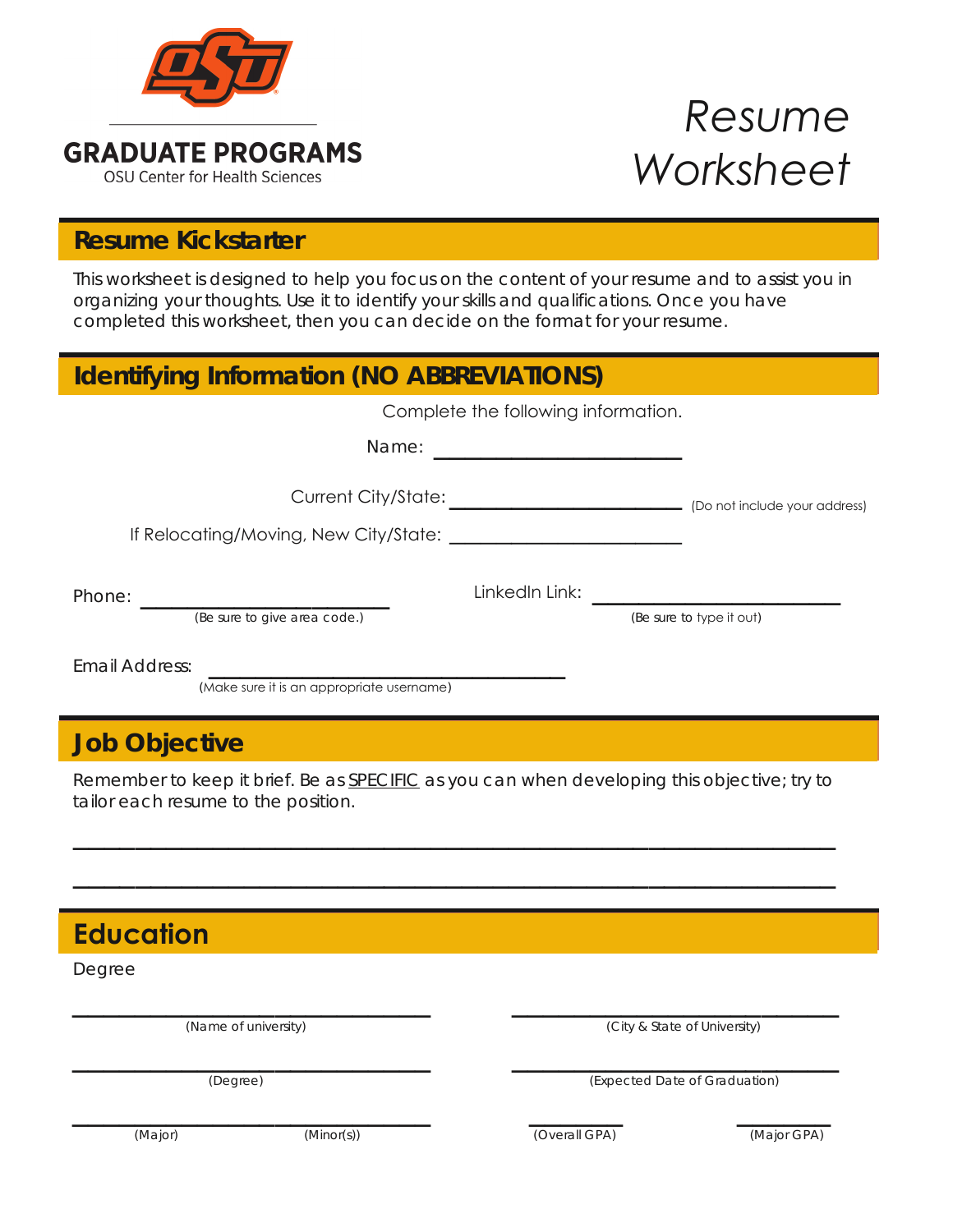If you have attended other educational institutions, be sure to include this information using the same format as above. GPA's from these institutions should only be listed if they are a 3.0 or better.

Explanation of other Certifications, Degrees, etc.

## **Relevant Experience**

You should list your work experiences with the most recent first. Remember, unpaid experiences related to your field can be as valuable as those you were paid for! You can list more than two employers, but be sure they provide related experience or skills.

|                  |  | Dates: $\frac{1}{\sqrt{1-\frac{1}{2}}\sqrt{1-\frac{1}{2}}\sqrt{1-\frac{1}{2}}\sqrt{1-\frac{1}{2}}\sqrt{1-\frac{1}{2}}\sqrt{1-\frac{1}{2}}\sqrt{1-\frac{1}{2}}\sqrt{1-\frac{1}{2}}\sqrt{1-\frac{1}{2}}\sqrt{1-\frac{1}{2}}\sqrt{1-\frac{1}{2}}\sqrt{1-\frac{1}{2}}\sqrt{1-\frac{1}{2}}\sqrt{1-\frac{1}{2}}\sqrt{1-\frac{1}{2}}\sqrt{1-\frac{1}{2}}\sqrt{1-\frac{1}{2}}\sqrt{1-\frac{1}{2}}\sqrt{1-\frac{1}{2$<br>(Month/Year) (Month/Year) |  |
|------------------|--|-------------------------------------------------------------------------------------------------------------------------------------------------------------------------------------------------------------------------------------------------------------------------------------------------------------------------------------------------------------------------------------------------------------------------------------------|--|
|                  |  |                                                                                                                                                                                                                                                                                                                                                                                                                                           |  |
|                  |  |                                                                                                                                                                                                                                                                                                                                                                                                                                           |  |
|                  |  |                                                                                                                                                                                                                                                                                                                                                                                                                                           |  |
|                  |  |                                                                                                                                                                                                                                                                                                                                                                                                                                           |  |
|                  |  |                                                                                                                                                                                                                                                                                                                                                                                                                                           |  |
| Position $\#2$ : |  |                                                                                                                                                                                                                                                                                                                                                                                                                                           |  |
|                  |  | (Month/Year) (Month/Year)                                                                                                                                                                                                                                                                                                                                                                                                                 |  |
|                  |  |                                                                                                                                                                                                                                                                                                                                                                                                                                           |  |
|                  |  |                                                                                                                                                                                                                                                                                                                                                                                                                                           |  |

 $\mathcal{L} = \{ \mathcal{L} \mid \mathcal{L} \text{ and } \mathcal{L} \text{ and } \mathcal{L} \text{ and } \mathcal{L} \text{ and } \mathcal{L} \text{ and } \mathcal{L} \text{ and } \mathcal{L} \text{ and } \mathcal{L} \text{ and } \mathcal{L} \text{ and } \mathcal{L} \text{ and } \mathcal{L} \text{ and } \mathcal{L} \text{ and } \mathcal{L} \text{ and } \mathcal{L} \text{ and } \mathcal{L} \text{ and } \mathcal{L} \text{ and } \mathcal{L} \text{ and } \mathcal{L} \text{ and } \mathcal{L$ 

 $\overline{\phantom{a}}$  , and the contract of the contract of the contract of the contract of the contract of the contract of the contract of the contract of the contract of the contract of the contract of the contract of the contrac

#### **Honors & Awards Honors & Awards**